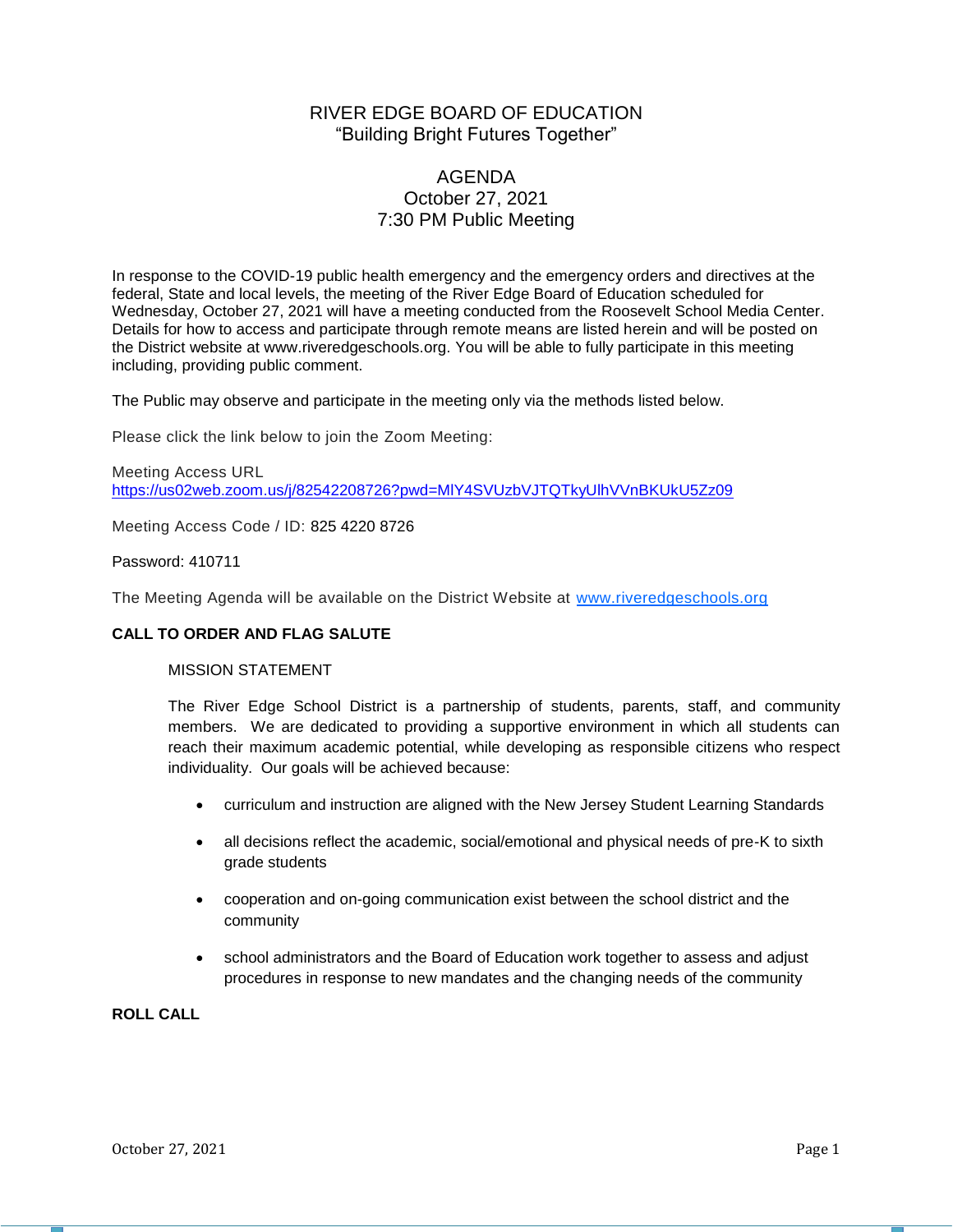### **OPEN PUBLIC MEETINGS NOTICE**

Pursuant to the Open Public Meetings Act, notice of this meeting, its date, time and place have been delivered to the Post Office, the Municipal Building, Town News, The Record and posted on the District website, at least 48 hours prior to the time of this meeting.

#### **Closed Session** (when Necessary)

#### **SPECIAL/DISCUSSION ITEMS**

- A. Public Comment on Agenda Items
- B. Spring 2021 Assessment Results & Overview Presentation ACCESS for English Language Learners and Dynamic Learning Maps - Mr. James and Mrs. Heitman.

#### **REPORTS**

- 1. SUPERINTENDENT
- 2. PRINCIPAL
- 3. BOARD SECRETARY
- 4. PRESIDENT
- 5. COMMITTEES

#### **MOTIONS TO BE ACTED UPON**

#### **A. ADMINISTRATION/POLICY**

- 1. That the Board of Education approve the Minutes and Confidential Minutes of October 6, 2021.
- 2. That the Board of Education approve the staff development and travel as per the schedule for October 2021 including relevant mileage reimbursement. (Addendum)
- 3. **Whereas,** the Department of Education requires New Jersey School Districts to submit three-year maintenance plans documenting "required" maintenance activities for each of its public school facilities, and

**Whereas,** the required maintenance activities as listed in the attached document for the various school facilities of the River Edge Board of Education are consistent with these requirements, and

**Whereas,** all past and planned activities are reasonable to keep school facilities open and safe for use or in their original condition and to keep their system warranties valid,

**Now Therefore Be It Resolved,** that the River Edge Board of Education hereby authorizes the school business administrator to submit the attached Comprehensive Maintenance Plan for the River Edge Board of Education in compliance with Department of Education requirements.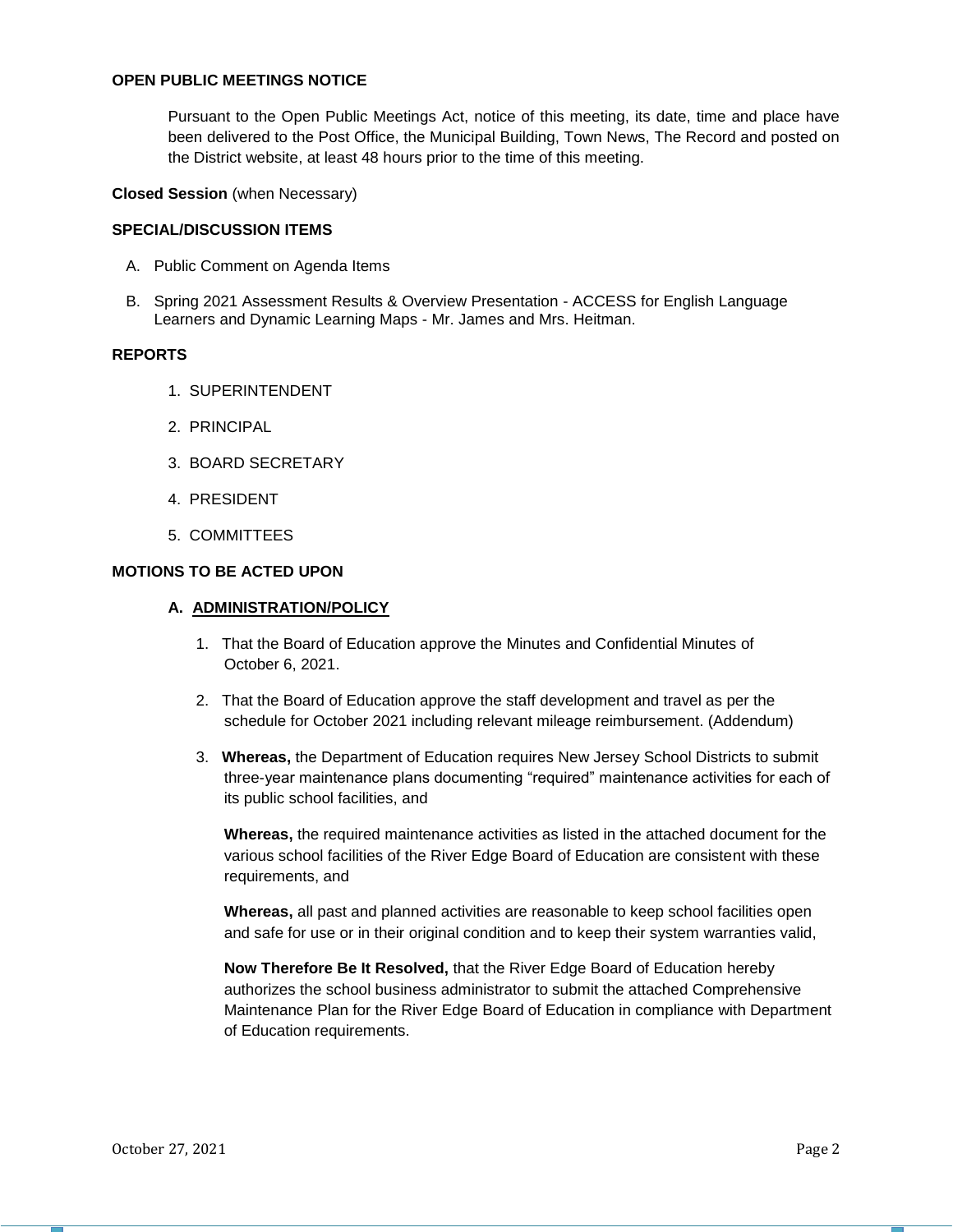- 4. That the Board of Education accept the District Nursing Services Plan for the 2021-2022 school year.
- 5. **WHEREAS**, Adrienne Doyle is a member of the River Edge Board of Education ("Board"); and

**WHEREAS**, all board members are required under the School Ethics Act to complete board member training in accordance with N.J.S.A. 18A:12-33 and N.J.A.C. 6A:28-4.1; and

**WHEREAS**, the School Ethics Commission ("SEC") determined that Trustee Doyle failed to timely complete her board member training and recommended a sanction of removal effective upon the adoption of the decision by the Commissioner of Education or in the alternative, a suspension for 30 days if Trustee Doyle completed the required training before the issuance of the Commissioner of Education's final decision; and

**WHEREAS**, Trustee Doyle did not complete her board member training before the issuance of the Commissioner of Education's final decision on or about October 14, 2021; and

**WHEREAS**, as a consequence of Trustee Doyle's failure to fulfill her training obligation as required by law, she is removed from the Board by Order of the Acting Commissioner of Education effective October 14, 2021; and

**WHEREAS**, the Board is required to implement the Acting Commissioner of Education's Order effective October 14, 2021.

#### **NOW, THEREFORE, BE IT RESOLVED**:

1. Trustee Doyle is removed from the Board by Order of the Acting Commissioner of Education effective October 14, 2021.

2. The Board hereby declares a vacancy created by the Order of the Acting Commissioner of Education.

3. The Board requests that the School Business Administrator/Board Secretary to advertise the vacancy in accordance Bylaw 9113.

4. Following receipt of applications from interested parties the Board will proceed to fill this vacancy within the time required by law and in accordance with the procedures in Bylaw 9113.

**Motion by: \_\_\_\_\_\_\_\_\_\_\_\_\_\_\_\_\_\_\_\_ Seconded by: \_\_\_\_\_\_\_\_\_\_\_\_\_\_\_\_\_\_\_\_**

### **B. CURRICULUM/EDUCATION** - None

**C. BUILDING & GROUNDS** - None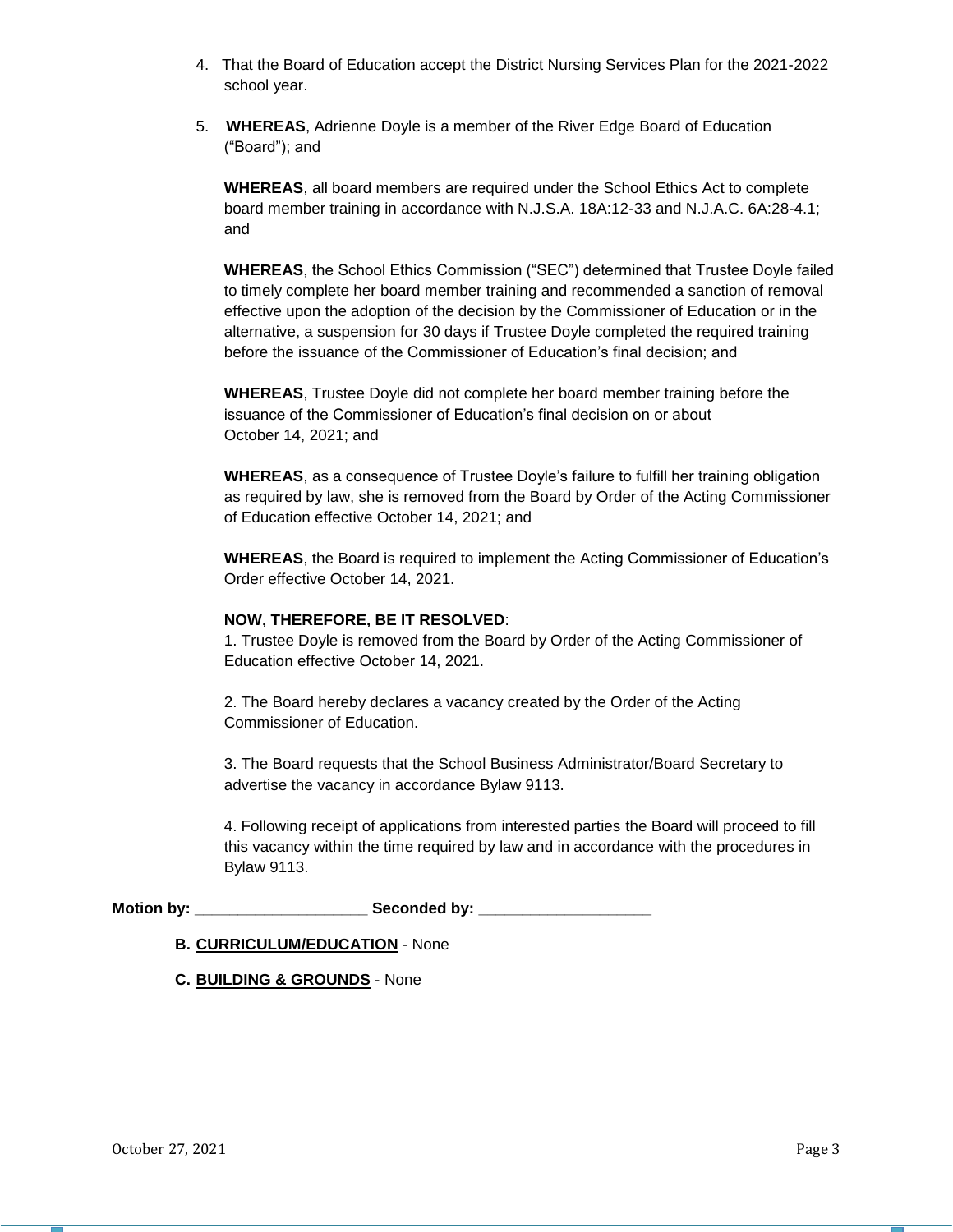## **D. FINANCE/GRANTS/GIFTS**

- 1. That the Board of Education approve the bills & claims dated October, 2021 totaling \$976,468.02 including checks #10177 through #10313. Payrolls dated September 15, 2021 and September 30, 2021, totaling \$1,264,472.99 issued therefore, a copy of such warrants list are attached as part of these minutes. (Addendum)
- 2. That the Board of Education approve the Budget Transfers for the school year 2021-2022 as of August 31, 2021. (Addendum)
- 3. That the River Edge Board of Education approve the Secretary's and Treasurer's Report for the period ending August 31, 2021.

Further, we certify that as of August 31, 2021, after review of the secretary's monthly financial report (appropriations section) and upon consultation with the appropriate district officials, to the best of our knowledge no major account or fund has been overexpended in violation of N.J.A.C. 6A:23-2.11 and that sufficient funds are available to meet the districts financial obligation for the remainder of the fiscal year. (Addendum)

- 4. That the Board of Education approve the Budget Transfers for the school year 2021-2022 as of September 30, 2021. (Addendum)
- 5. That the River Edge Board of Education approve the Secretary's and Treasurer's Report for the period ending September 30, 2021.

Further, we certify that as of September 30, 2021, after review of the secretary's monthly financial report (appropriations section) and upon consultation with the appropriate district officials, to the best of our knowledge no major account or fund has been overexpended in violation of N.J.A.C. 6A:23-2.11 and that sufficient funds are available to meet the districts financial obligation for the remainder of the fiscal year. (Addendum)

6. That the Board of Education award the contract for nonpublic school security services/competitive contracting report to Associates Security and Investigations, Inc. for the District for the 2021-2022 school year.

Motion by: **We are all Seconded by:**  $\bullet$  Seconded by:

## **E. PERSONNEL**

- 1. That the Board of Education approve to terminate Dr. Richard Brockel's contract effective December 5, 2021,as per the thirty (30) day notice provision to coincide with the start date of the newly appointed Superintendent.
- 2. That the Board of Education, with the recommendation of the Superintendent, post approve Megan Lai-Chan, ABA Aide, starting on or about October 25, 2021 through June 30, 2022, Step C.
- 3. That the Board of Education, with the recommendation of the Superintendent, post approve Eugenia Tavarez, Part-time Aide, starting on or about October 25, 2021 through June 30, 2022.
- 4. That the Board of Education, with the recommendation of the Superintendent, approve Sarah Brading, ABA Aide, starting on or about November 11, 2021 through June 30, 2022, Step C.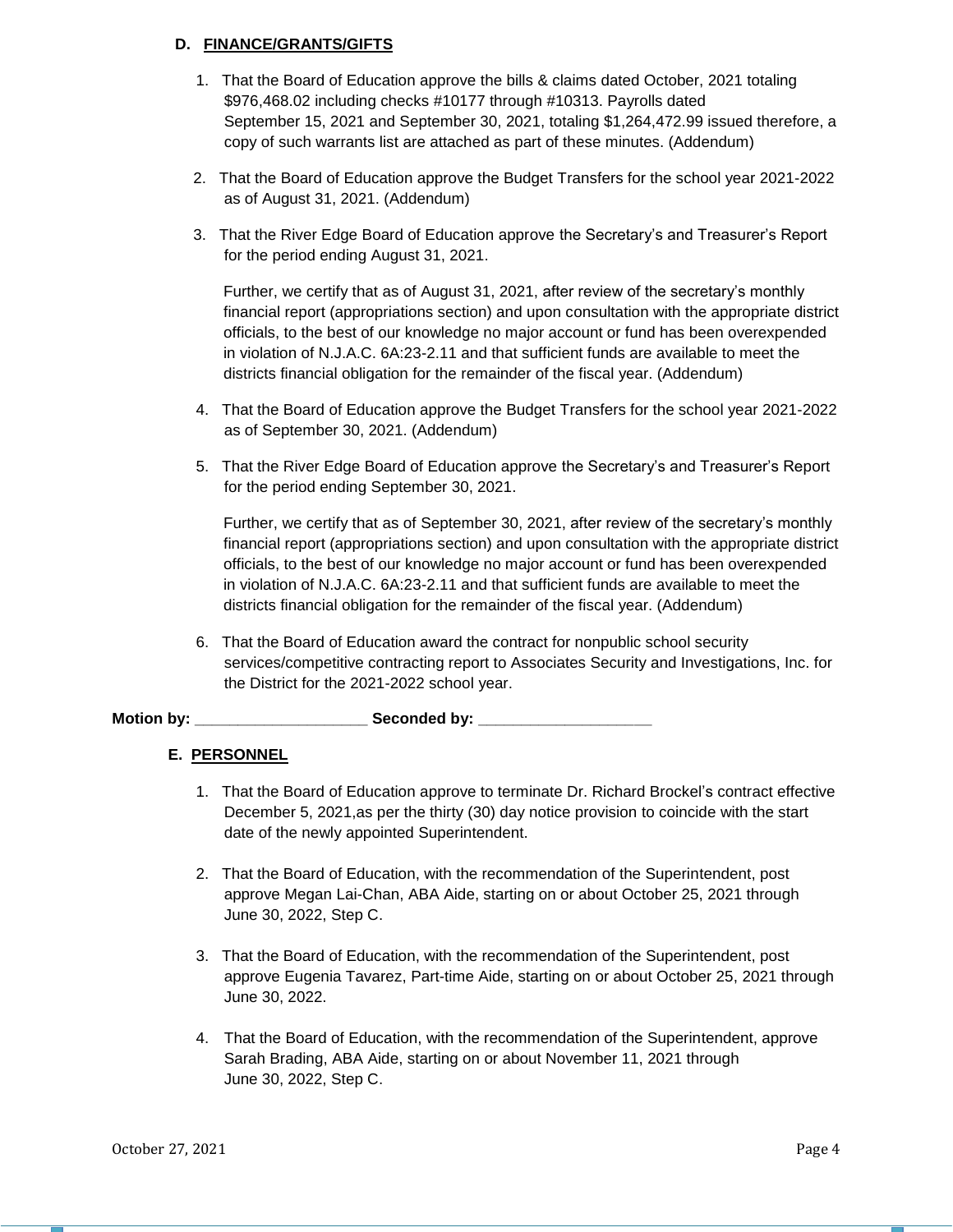5. That the Board of Education, with the recommendation of the Superintendent, approve the following as Part Time Aides for the 2021-2022 school year.

| Danielle Brown | Marissa Muscarella |
|----------------|--------------------|
| Anjali Gidwani | Mary Picardi       |
| Doris Mangazva |                    |

6. That the Board of Education, with the recommendation of the Superintendent approve the following as substitute teachers for the 2021-2022 School Year.

| Lynn Bosch        | Lisa Guinta           |
|-------------------|-----------------------|
| Michelle Bressack | Allison Hammer        |
| Danielle Brown    | Megan Lai-Chan        |
| Alycia Campisi    | Doris Mangazva        |
| Kim Chamberlain   | <b>Wendy McGinley</b> |
| Nancy Cho         | Elaine Pepi           |
| Sharon Francin    | Keri Prestigiacomo    |

- 7. That the Board of Education post approve Katelyn Mills as a Substitute Teacher for Cycle I of the Post Dismissal Instructional Academy for the 2021-2022 School Year.
- 8. That the Board of Education approve Jason Funabashi and Nancy Jencsik for Cycle I, SEL, of the Post Dismissal Instructional Academy for the 2021-2022 School Year, as per contract.
- 9. That the Board of Education, with the recommendation of the Superintendent, post approve the employment of Jessica Barbo for Home Instruction, 10 hours a week \$50.00 per hour, for the 2021-2022 school year.
- 10. That the Board of Education, with the recommendation of the Superintendent, post approve Nancy Hafers and Ashley Denn, for Odyssey of the Mind, not to exceed 113 hours, at their hourly contractual rate, for the 2021-2022 school year.
- 11. That the Board of Education approve the transfer of Daniel DeVincenzo, Custodian, from Cherry Hill School to Roosevelt School effective on or about October 28, 2021.
- 12. That the Board of Education approve the transfer of Timothy Lesko, Custodian, from Roosevelt School to Cherry Hill School effective on or about October 28, 2021.
- 13. That the Board of Education designate Michael Henzel as the Affirmative Action Officer/ Human Resource Officer and Susan Cole-Klepper as the Secondary Human Resource Officer, for the River Edge School District for the 2021-2022 school year.
- 14. That the Board of Education, with the recommendation of the Superintendent, approve Pauline Sheridan, Region V Temporary Clerical Assistant, not to exceed 125 hours, starting on or about October 28, 2021 through February 28, 2022.

**Motion by: \_\_\_\_\_\_\_\_\_\_\_\_\_\_\_\_\_\_\_\_ Seconded by: \_\_\_\_\_\_\_\_\_\_\_\_\_\_\_\_\_\_\_\_**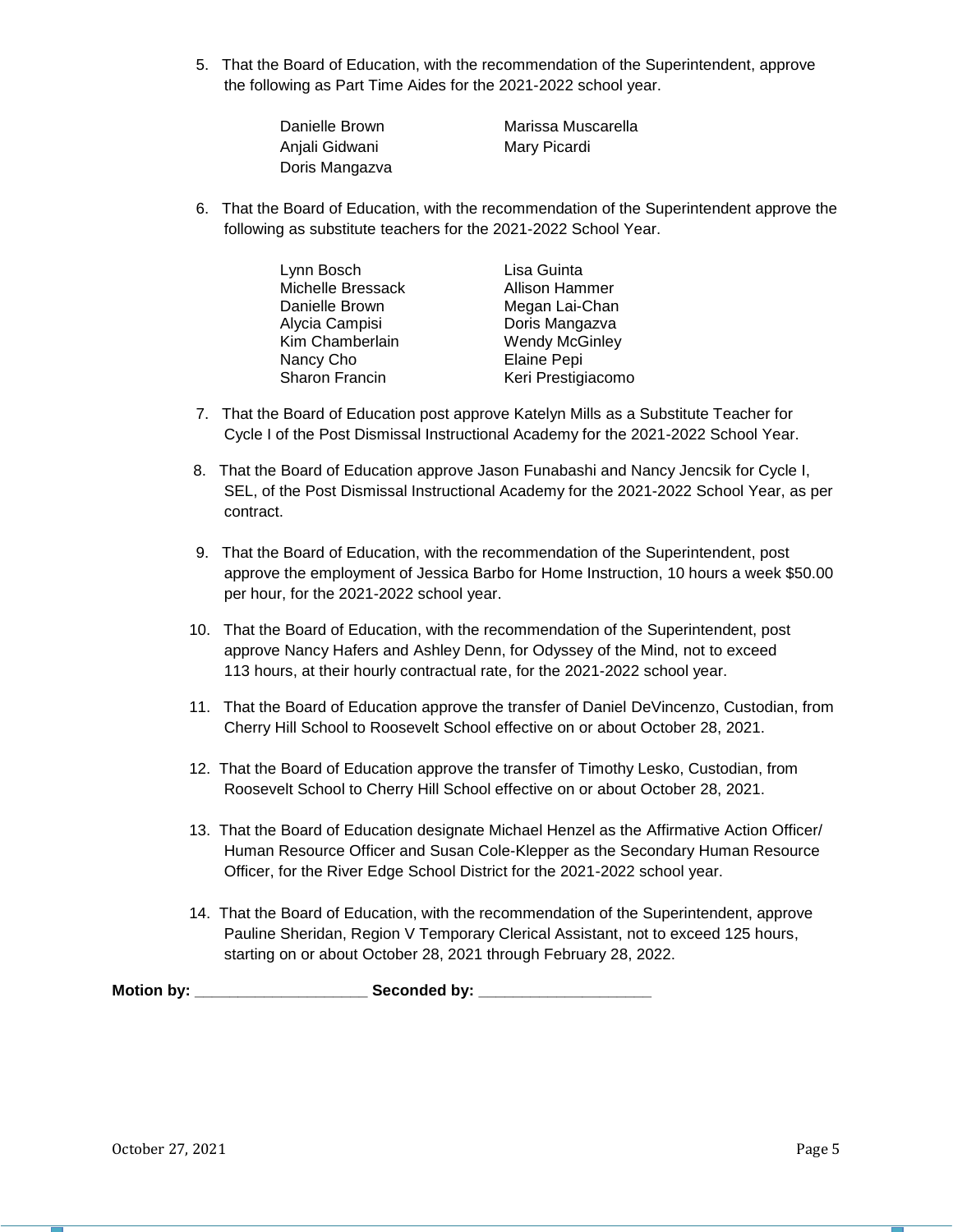## **F**. **RIVER EDGE SPECIAL EDUCATION**

1. BE IT RESOLVED by the River Edge Board of Education (hereinafter referred to as the "Board") that the terms, stipulations and conditions as established in the Addendum to the Settlement Agreement and Release (hereinafter referred to as "Agreement") between the Board and the Parents of a student whose name is on file in the Superintendent's office, and which Agreement is located in the student's file, are hereby adopted and approved by the Board. The Board President and Business Administrator/Board Secretary are hereby authorized and directed to execute the Addendum to the Settlement Agreement and Release, and any other documents necessary to effectuate the settlement.

Motion by: **We seconded by:**  $\bullet$  Seconded by:

## **G**. **REGION V ADMINISTRATION & TRANSPORTATION**

- 1. That the Board of Education approve the bills & claims dated October, 2021 totaling \$610,519.82 including checks #60103 through #60184.
- 2. WHEREAS, the River Edge Board of Education (the "Board") is the lead education agency ("LEA") for the Bergen County Region V Council for Special Education ("Region V"); and

WHEREAS, Region V provides shared services for its member districts, non-member districts such as evaluations, direct services, and consultation; and services to non-public schools as requested by member and non-member districts;

WHEREAS, as the LEA, the Board must approve the consultant agreements of the providers that Region V utilizes to deliver shared services to its member districts, nonmember districts and services to non-public schools as requested by member and nonmember districts;

BE IT RESOLVED, that the Board, upon recommendation of the Superintendent, approves the consultant agreements of the following Region V Shared Services Consultants/Agencies to provide evaluations, direct services, and consultation, to public and non- public schools for member districts and non-member districts upon request for the 2021-2022 school year:

|                     |                      |                        | <b>Hourly Rate/Rate</b><br><b>Per Evaluation</b> |
|---------------------|----------------------|------------------------|--------------------------------------------------|
| <b>Consultant</b>   | <b>Discipline</b>    | <b>Area of Service</b> |                                                  |
| Nicole Elmera       | <b>Behavior</b>      | Behavior Analyst,      | \$80/hr                                          |
|                     | Consultant, BCBA     | <b>Parent Training</b> |                                                  |
|                     |                      | Coordinator            |                                                  |
| Leslie Fishbein     | Learning             | Direct Services and    | Public \$75/\$350                                |
|                     | <b>Disabilities</b>  | Evaluations            | Evaluation                                       |
|                     | Teacher              |                        |                                                  |
|                     | Consultant           |                        |                                                  |
| Jeanne              | School               | Direct Services and    | Public \$75/hr, \$350                            |
| <b>Gannon Smith</b> | Psychologist         | Evaluations            | Evaluation                                       |
| Deanna              | <b>ABA Therapist</b> | <b>Direct Services</b> | Home ABA \$75/hr,                                |
| Wallace             |                      |                        | Parent Outreach                                  |
|                     |                      |                        | Training \$75/hr                                 |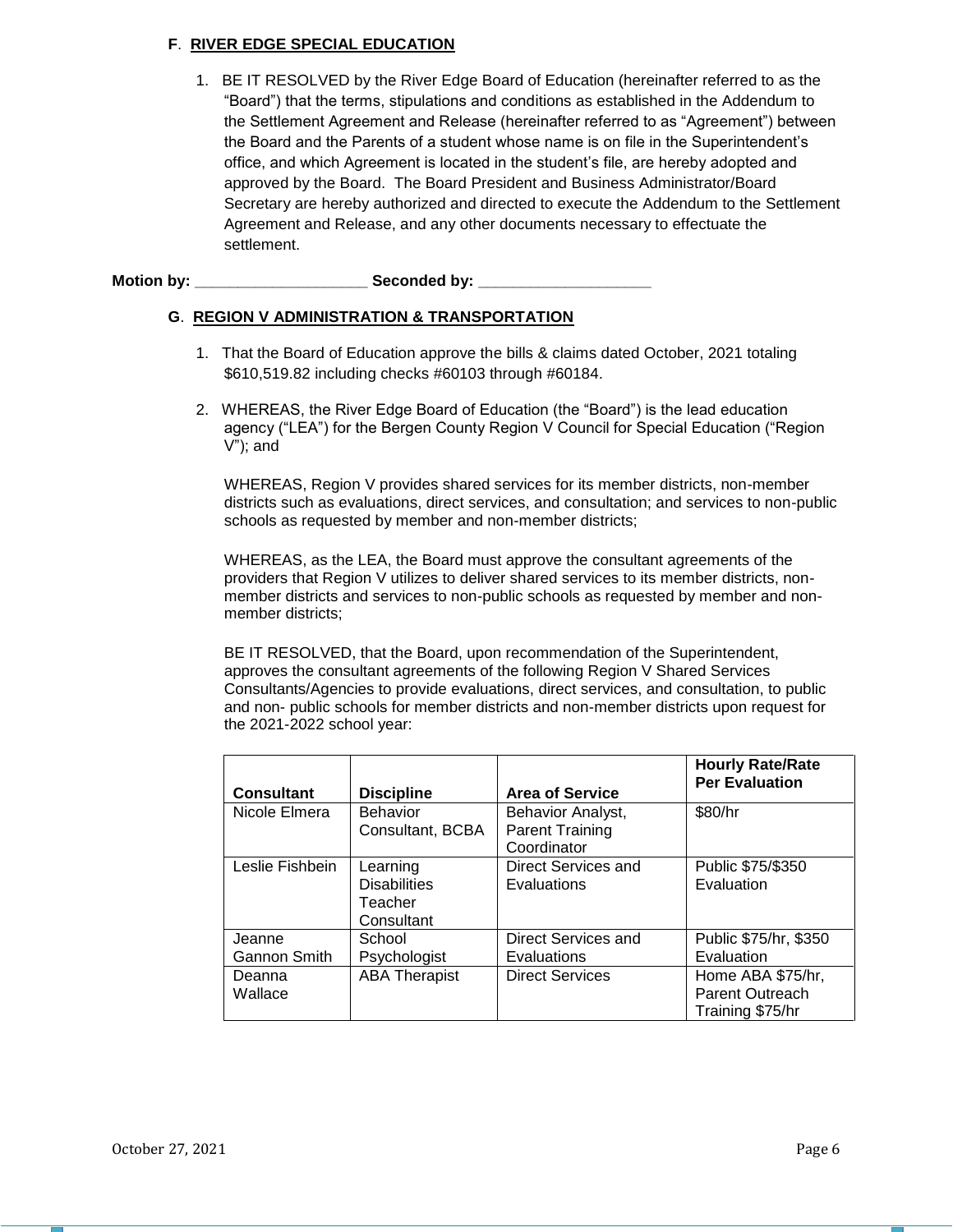3. BE IT RESOLVED, that the Board, upon recommendation of the Superintendent approve the following rates that are part of already established contracts.

| Agency  | Service                | Rates:                                                                             |
|---------|------------------------|------------------------------------------------------------------------------------|
| l ITG   | BCBA, Paraprofessional | Previously Approved:<br>Additional Rates: BCBA \$75/hr<br>paraprofessional \$30/hr |
| Delta T | Paraprofessional       | Previously Approved: Additional Rates:<br>paraprofessional \$23/hr                 |

4. BE IT RESOLVED, that the Board, upon recommendation of the Superintendent approve the following nursing agencies, which are previously approved by the Board, be approved at the rate of \$80/hr. This \$80/hr rate is to provide 1:1 nurses and substitute nurses (RN and LPN) in cases where a nurse cannot be secured at the previously approved rates. This is necessary due to the current shortage of nursing professionals in order to remain compliant with student's Individualized Education Plans (IEPs). In each situation the permission of each member district will be obtained before entering into an agreement.

> Bayada Priority Aveanna Horizon Healthcare Star Pediatrics

5. That the Board of Education post approve the following Renewal Contracts for the 2021-2022 school year.

| Route # | Transporter                        | Per Diem |
|---------|------------------------------------|----------|
| 1132    | We Care School transportation      | \$228.56 |
| 1819    | <b>Valley Transportation</b>       | \$156.77 |
| 2228    | We Care School transportation      | \$264.09 |
| 2235    | We Care School Transportation      | \$289.57 |
| 2643    | <b>Morgan Educational Services</b> | \$235.84 |
| 2901    | All Points Transportation          | \$221.68 |
| 2928    | <b>N&amp;Y Transportation</b>      | \$298.96 |
| 2929    | <b>Kids Choice</b>                 | \$253.21 |
| 2936    | <b>RC Prime Transportation</b>     | \$202.36 |
| 2970    | Kids Choice Transportation         | \$237.00 |

6. That the Board of Education post approve the following Addendum Contracts for the 2021-2022 school year.

| Route # | Transporter                     | Per Diem  |
|---------|---------------------------------|-----------|
| 1529    | Rinaldi                         | \$539.06  |
| 1819    | <b>Valley Transportation</b>    | \$283.54  |
| 1834    | Morgan Transportation           | \$170.71  |
| 2028    | <b>Valley Transportation</b>    | \$231.94  |
| 2035    | <b>Valley Transportation</b>    | \$1009.21 |
| 2163    | Pro Trans School transportation | \$301.82  |
| 2402    | <b>Valley Transportation</b>    | \$211.38  |
| 2472    | <b>Valley Transportation</b>    | \$385.00  |
| 2493    | <b>Valley Transportation</b>    | \$213.76  |
| 2480    | <b>Swift Medical Services</b>   | \$445.18  |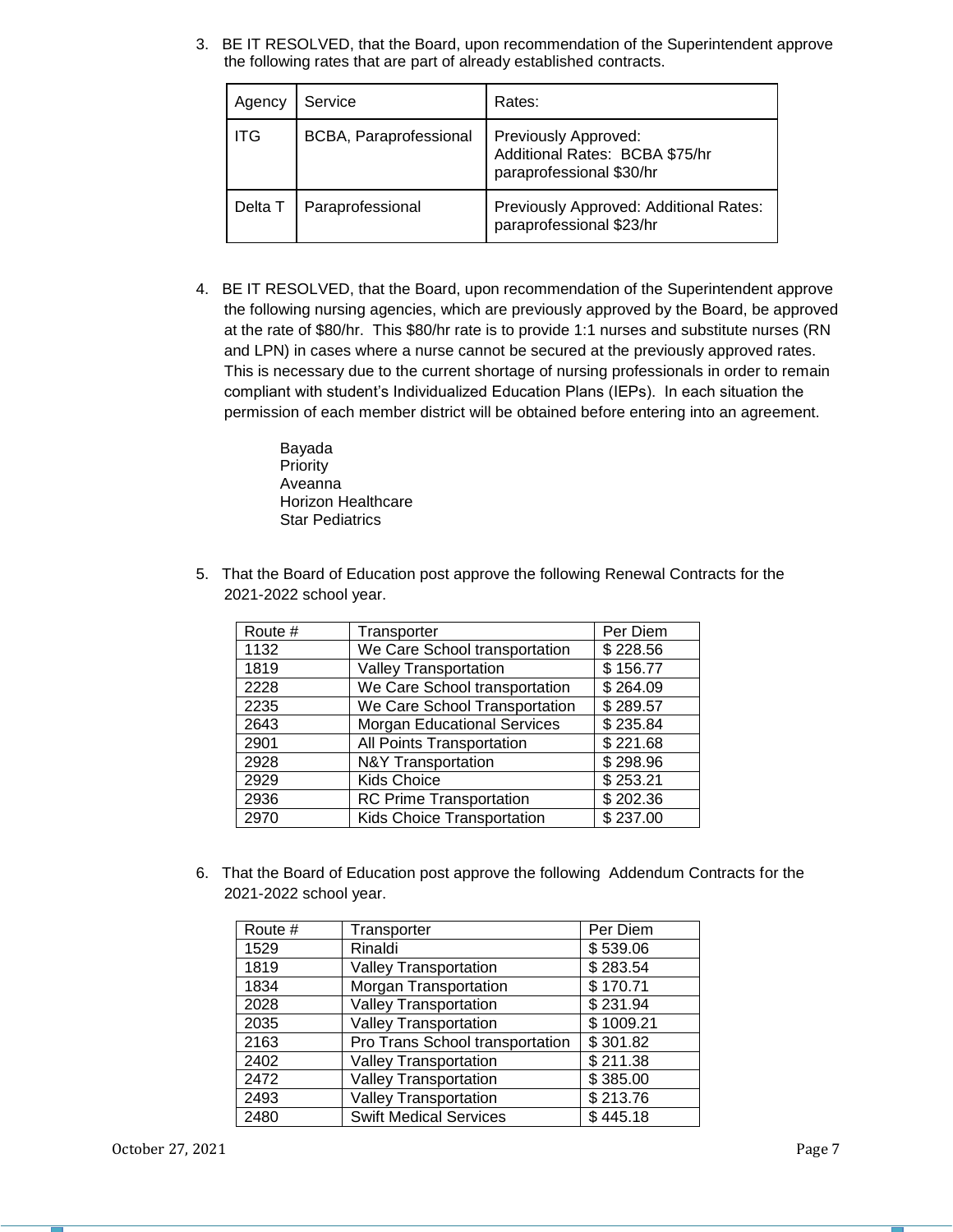| Town & Country                  | \$476.93 |
|---------------------------------|----------|
| We Care School Transportation   | \$401.70 |
| Pro trans School Transportation | \$226.25 |
| <b>N&amp;Y Transportation</b>   | \$253.96 |
| Kids Choice Transportation      | \$330.00 |
| <b>RC Prime Transportation</b>  | \$374.72 |
| <b>First Care Medical</b>       | \$587.36 |
| Joshua Tours                    | \$330.00 |
| <b>RC Prime Transportation</b>  | \$245.00 |
| American Star Transportation    | \$416.00 |
| <b>Valley Transportation</b>    | \$350.00 |
| <b>RC Prime Transportation</b>  | \$368.01 |
| American Star Transportation    | \$768.00 |
|                                 |          |

7. That the Board of Education post approve the following Bid Contracts for the 2021-2022 school year.

| Route | Transporter                         | Per Diem | Per Diem<br>Aide | Increase $/$<br>Decrease<br>Adjustment | Increase /<br>Decrease<br>Adjustment |
|-------|-------------------------------------|----------|------------------|----------------------------------------|--------------------------------------|
|       |                                     |          |                  | cost per                               | cost per                             |
|       |                                     |          |                  | Vehicle                                | Mile                                 |
| 2979  | <b>RC</b> Prime                     | \$195.00 | \$50.00          | \$195.00                               | \$50.00                              |
| 2989  | American Star<br>Transportation     | \$280.00 | \$48.00          | \$0.00                                 | \$0.00                               |
| 2996  | American Star<br>Transportation     | \$350.00 | \$50.00          | \$2.00                                 | \$2.00                               |
| 3004  | <b>All Points</b><br>Transportation | \$275.00 | \$40.00          | \$275.00                               | \$2.99                               |
| 3005  | <b>All Points</b><br>Transportation | \$370.00 | \$40.00          | \$370.00                               | \$2.99                               |

8. That the Board of Education post approve the following Quote Contracts for the 2021-2022 school Year.

| Route | Transporter                      | Per Diem | Per Diem Aide | <b>Total Per</b><br>Diem |
|-------|----------------------------------|----------|---------------|--------------------------|
| Q010  | We Care<br>Transportation        | \$449.00 | N/A           | \$449.00                 |
| Q011  | American Star<br>Transportation  | \$300.00 | \$50.00       | \$350.00                 |
| Q015  | Morgan<br>Transportation         | \$218.00 | \$81.00       | \$299.00                 |
| Q017  | Morgan                           | \$281.00 | N/A           | \$281.00                 |
| Q021  | Sun Transportation               | \$279.00 | N/A           | \$279.00                 |
| Q021  | Morgan Educational<br>Services   | \$436.00 | N/A           | \$436.00                 |
| Q022  | We Care School<br>Transportation | \$160.00 | N/A           | \$160.00                 |
| Q023  | Horizon<br>Transportation        | \$209.00 | \$40.00       | \$249.00                 |
| Q024  | <b>Valley Transportation</b>     | \$400.00 | \$65.00       | \$465.00                 |

**Motion by: \_\_\_\_\_\_\_\_\_\_\_\_\_\_\_\_\_\_\_\_ Seconded by: \_\_\_\_\_\_\_\_\_\_\_\_\_\_\_\_\_\_\_\_**

October 27, 2021 Page 8